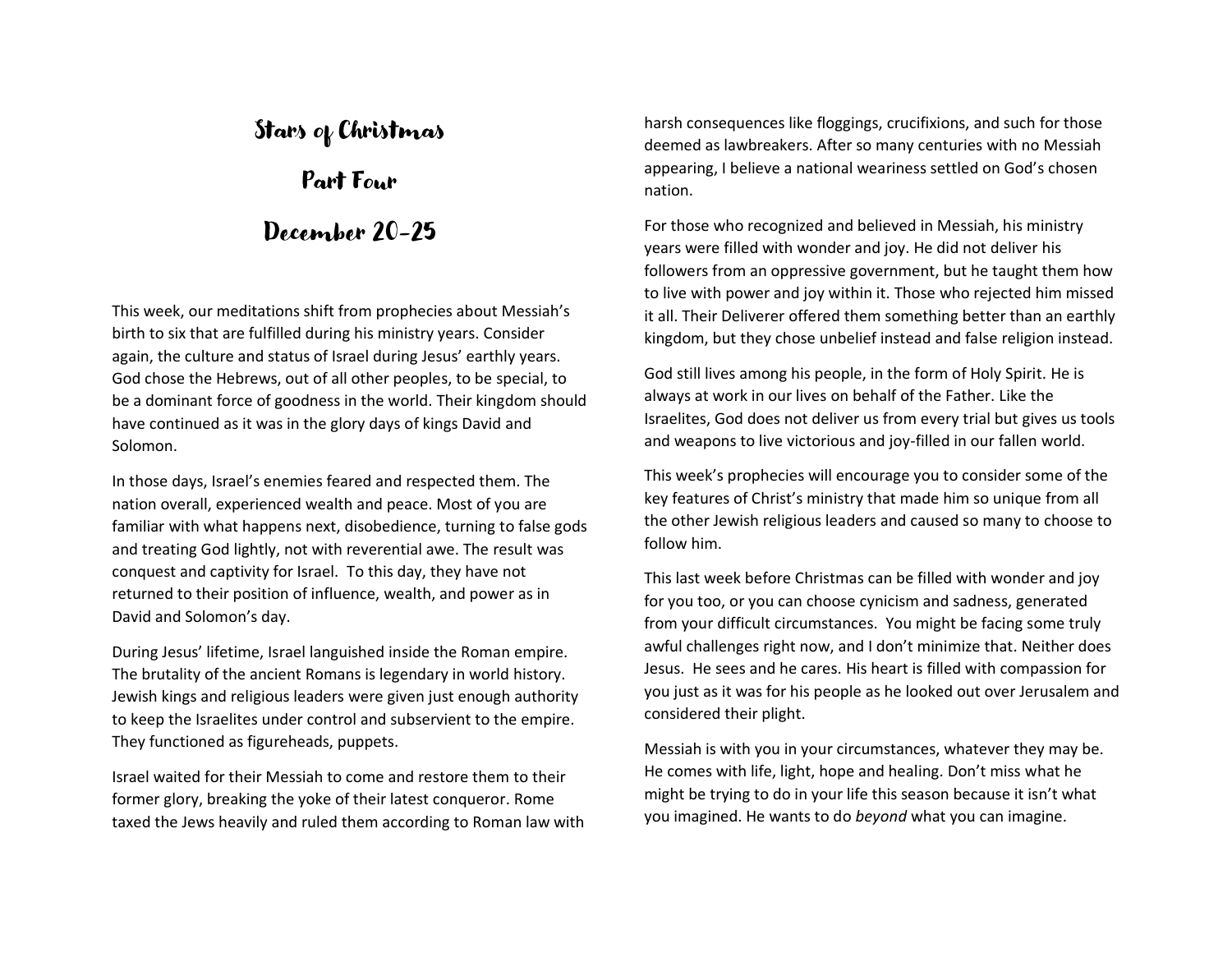*"He was despised and rejected by men, a man of sorrows] and acquainted with grief and as one from whom men hide their faces he was despised, and we esteemed him not," Isaiah 53:3.*

**Prophecy:** Messiah would be rejected by his own people

#### **Fulfillment:** John 1:11, John 7:5

There are few people who know us better than the people we grew up around, usually family. My brothers could give you the dish about me, but they won't. They are men of honor. If not, they'd tell you that in Junior High, I rolled my skirts up on the school bus every day, as soon as I was out of my parents view or that I turned my hair orange using bleach, not a new shampoo like the story I told mom.

They might share their memories of family meals I ruined, arguing with my parents about curfews and pierced ears or when I pretended to take notes in church but instead, swapped news with friends. They could tell you this and much worse, like the times my youngest brother locked himself in the bathroom because he feared my temper. They won't because they are men of honor.

Jesus was a perfect older brother leading a sinless life from beginning to end. That means he didn't lie to or argue with his parents. He never punched his siblings out of rage, nor did he fob his household chores onto them. Scripture tells us he was tempted in all things, but he never fell into sin. So, what was it like for his brothers and sisters to grow up with a flawless older brother?

We can only imagine life in the Joseph household during the early years. What we do know, is that when Jesus began his ministry, he faced tremendous rejection from his own people, the Jews. Worse yet, his own siblings turned on him and said he was crazy. (Mark

3:21) The irony is that his family didn't even have any juicy gossip about Jesus' childhood and teen years to dish out. They simply refused to accept his identity. They dishonored their own brother, but worse than that, they dishonored their Messiah.

Do you think your Messiah understands rejection you endure in this life? I think so. Some of you know the pain of being rebuffed by family members. Sometimes unsaved or backslidden relatives can create friction during Christmas get togethers and events. Their mocking attitudes and dysfunctional lifestyles can be hard to bear.

Perhaps you are the only Christian in your workplace and the environment is rife with foul language and crude jokes, deliberately aimed at you. Is it your neighbors who think you're weird because you won't gossip or drink with them? Wherever you've faced rejection, particularly because of your faith, this melancholy star reminds us that Jesus understands intimately. His sorrows cut him deeply, and his grief load would crush any normal human.

Our Messiah was despised. Despised. A strong word that means "to feel contempt or deep repugnance." Instead of supporting him and shielding him from the death threats of the Pharisees, the Jews offered Jesus up to Pilate for crucifixion. There is no rejection that can ever happen in your life that our Jesus does not understand.

Messiah came knowing he would face hatred and rejection so fierce, it placed him on a cross. Just as God used the cross as a transformational tool in human history, so too he can use your moments of rejection and defeat to start something entirely new, in your family, your workplace or your neighborhood. He is acquainted with *your* sorrows and grief. He can change ashes into beauty.

**Prayer:** Thank you Lord for taking on all the rejection of this life, for my sake. Thank you for drawing near when others turn away.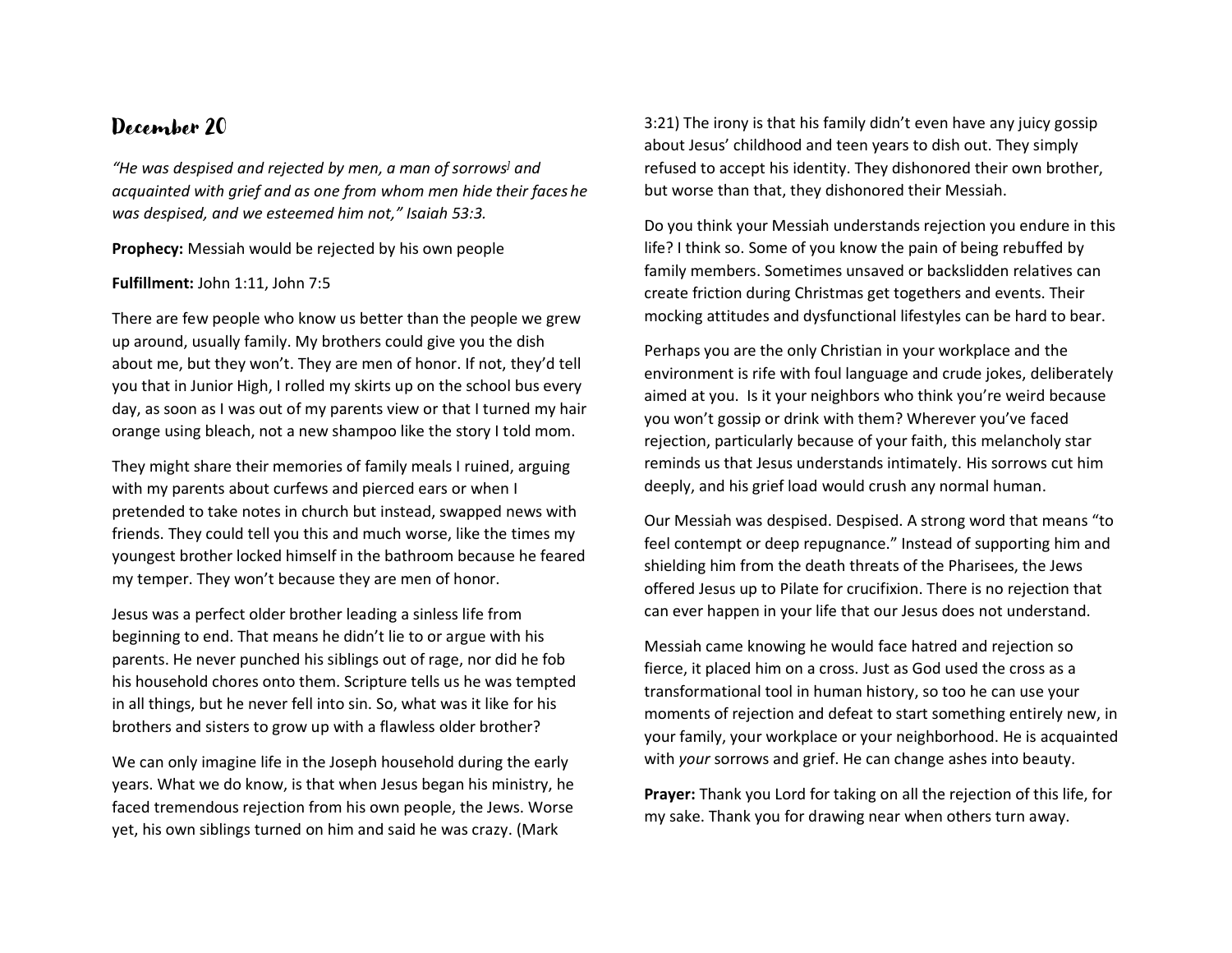*"…but there will be a time in the future when Galilee of the Gentiles, which lies along the road that runs between the Jordan and the sea, will be filled with glory. The people who walk in darkness will see a great light. For those who live in a land of deep darkness, a light will shine," Isaiah 9:1-2.*

#### **Prophecy:** Messiah will bring light to Galilee

#### **Fulfillment:** Matthew 4:13-16

When the Assyrians invaded Israel, the Northern tribes, Naphtali, and Zebulun who lived around the Galilean Sea, experienced the highest level of conquest and captivity. Darkness and despair came over this portion of the promised land. Their people and wealth disappeared into the Assyrian culture. God's promise that Israel would be a mighty nation, faded in many minds.

That's why it's interesting that God chose this area to be Jesus' home base. He selected the darkest place in all the promised land. In mercy, he blessed the area that suffered great losses with the greater glory, the Word made flesh and living among them.

Galilee was barely recognized as part of Israel during Jesus' life. Known as "Galilee of the Gentiles, it was part of the Roman empire, deserted for half a millennium, after the Assyrian invasion. Theologian Frederick Bruner says, "A century before Jesus, the area was re-populated by Judean immigrants, but Galilee was the most pagan of the Jewish provinces,"

The [International Standard Bible Encyclopedia](https://www.internationalstandardbible.com/G/galilee.html) adds, "Their mixed origin explains the differences in speech which distinguished them from their Jewish brethren in the South, who regarded Galilee and the Galileans with a certain proud contempt."

Yet, this is where most of Jesus' ministry occurred. His first miracle, turning water to wine, happened in Cana of Galilee. On Galilee's hillsides is where thousands gathered to hear him teach and were fed spiritually and physically.

Once again, God gives preference to a place humans disregarded to do a great work. Messiah grew up in the worst part of Israel with the roughest, most backslidden Jews. Into that shadowed region, filled with its tragic history, he brought light.

This prophecy is our reminder that the presence of Jesus brings light wherever he goes. Secondly his followers, filled with his Holy Spirit, are bearers of his light wherever we go. Our homes are brighter because we reside in them. Workplaces become more light-filled when Christians are employed. The darkness of our cities, towns and neighborhoods is forced to retreat when we stake them out with prayer and our presence and claim the souls within them for God.

Darkness is the very reason Jesus came to earth in human form. How sad when his followers avoid or ignore darkness near them and cluster continuously with other believers. Praise God, our Messiah chose to leave perfected light and beauty to enter earth's atmosphere and engage with the dark evil that held humans in chains. Should his followers do any less?

**Prayer:** Thank you Jesus for the bringing the light of heaven down to us and becoming the Light of the World. Show me where I can bring your light to places and people in desperate need of it. I trust you to teach me and resource me to engage with specific locations and individuals in authentic, grace-filled encounters.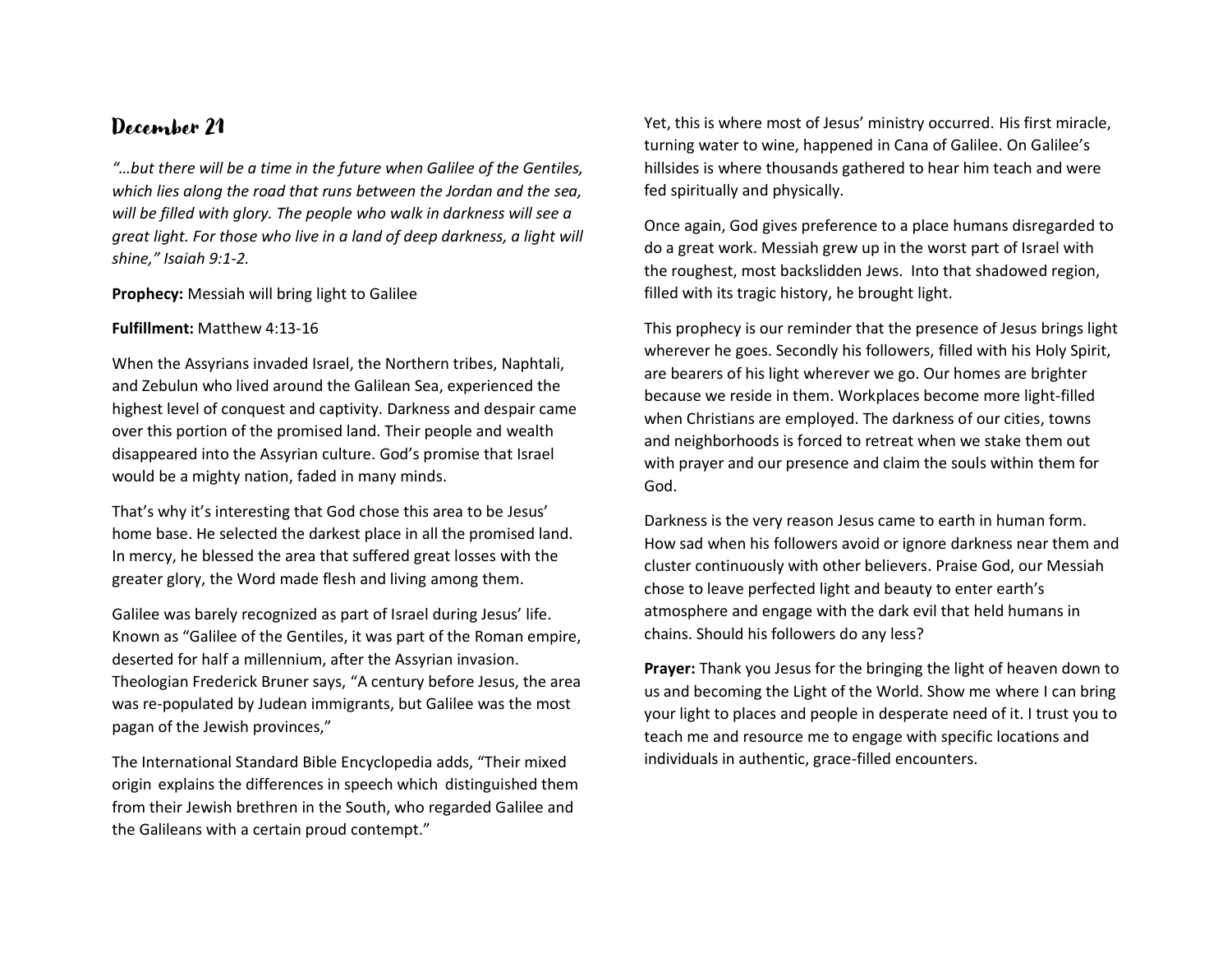*"I will open my mouth in a parable;I will utter dark(difficult) sayings from of old, things that we have heard and known," Psalm 78:2-3.*

**Prophecy:** Messiah would speak in parables

### **Fulfillment:** Matthew 13:10-15, 34-35

Why did Jesus use parables so much in his teaching? The sermon on the mount was clearly stated principles for living, easy to understand. When he suddenly switched to parables, his disciples noticed immediately and questioned him. (Matthew13) Jesus explained that, going forward, only those who believed in Christ and followed him at the heart level would be able to understand the mysteries of the parables.

Jesus didn't choose this teaching style to exclude people but to allow people to divide themselves based on their inner choices. Many people started out following Jesus because of the excitement of the miracles and the power of his first teachings. The parables forced people to make an internal choice to either go deeper and discover their meaning or to stay in a surface relationship with him. The people in the latter group, like the Pharisees, began to dismiss Jesus' stories as gibberish. They eventually became the crowd that screamed for his crucifixion.

I once brought a new converted friend to a worship service at my church. He loved the worship but complained about the sermon. "I couldn't understand a lot of what your pastor talked about," he said. I kindly explained to him that since he'd only been a Christfollower for about a minute, I would be surprised if he understood very much of the sermon. He possessed no Biblical knowledge and had never been in a gospel-preaching church before.

My friend needed to make the same choice as the people of Jesus' day did. Do I want to stay and learn to unravel the mysteries of this invisible God and his kingdom, or do I continue with my current status quo? Praise God, my friend stayed and is an elder in our congregation now.

This star points us to the truth that we are only responsible for exposing people in darkness to the light of Jesus. We do this in several ways. First, the way we think, speak, and behave should be a gospel story. Our choices should confound lost people and raise questions in their mind because our values are not the same as the world's.

Second, we take opportunities God grants to make a direct gospel presentation either through our own testimony or inviting them to a special event, small group, or worship service. Finally, we use whatever talents and abilities God has given us to share the gospel. Singers sing, writers write, teachers teach, etc. all from a kingdom perspective. Jesus used storytelling.

This Christmas season don't be disheartened when your lost family, friends, co-workers, or neighbors don't understand or approve of the way you celebrate Christmas and walk out your daily life. This is a sign that God is speaking kingdom mysteries to them through you and your choices. Your life is the parable. They must decide whether to understand it or dismiss it. The best things you can do are to continue to shine your light boldly, be available and kind to answer questions (without being defensive) and pray that they would not walk away but choose to seek and know the Messiah.

**Prayer:** Lord, help me to be a story of your light, grace, and truth to everyone I meet today.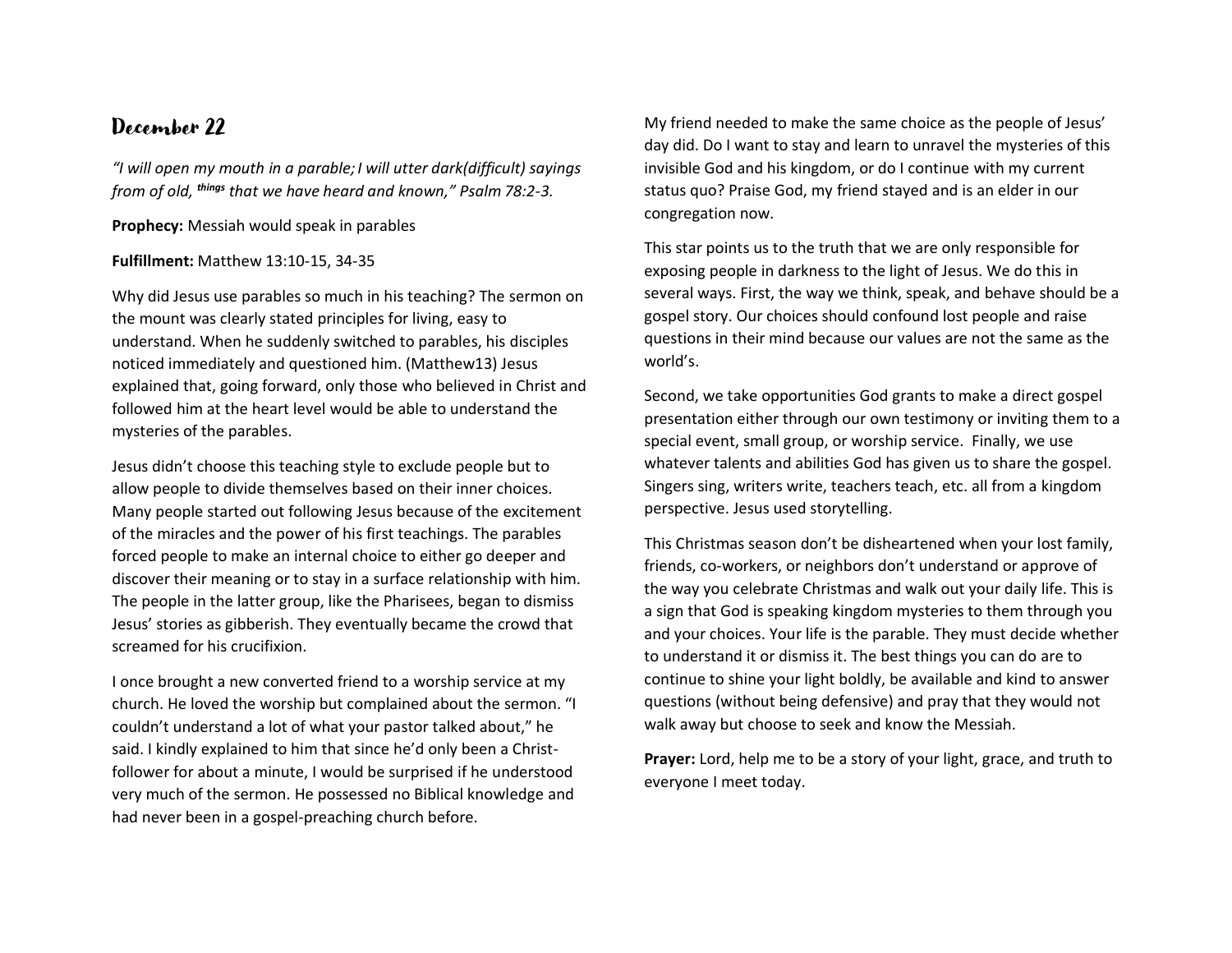*"The Spirit of the Lord GOD is upon me, because the LORD has anointed me to bring good news to the poor, he has sent me to bind up the brokenhearted, to proclaim liberty to the captives, and the opening of the prison to those who are bound…" Isaiah 61:1.* 

#### **Prophecy:** Messiah would be sent to heal the brokenhearted

### **Fulfillment:** Luke 4:18-19

In my lifetime, I do not recall a time before now where the number of broken hearts and broken lives reached the level we are currently experiencing. The piles of losses grow higher and higher, reminiscent of America's great depression during the 1930's. Every number reflecting loss continues to climb including divorce, suicide, job loss, business failures, bankruptcies, stock market declines, mass shootings, incidence of life-threatening illness and death.

This pattern of loss is an ancient one for humanity. History roils like a churning wave of empires rising and falling and wars waging, all leaving behind expansive wakes of broken lives and hearts. From heaven's perspective, it seemed clear that earth needed a healer. Jesus said, "I'll go."

By human reasoning, Messiah came to earth at a lousy time for Israel. So many Jews expected him to come dramatically, noticeably. He didn't do that. After such a disappointing entrance, I believe many of them had their hopes pinned on him flexing his heavenly authority against Rome once he reached adulthood. He didn't do that. His first miracle, turning water to wine only affected the reputation of one of his neighbors. Not exactly a strike for justice against Rome.

Eventually, when people started to realize he could heal the sick, cast out demons and raise the dead, I think they assumed these acts were all warm-ups to the big show when he'd go head-to-head with Caesar. So many Jews missed the impact of the life-changing miracles, signs, and wonders that he chose to engage in based on his father's instructions.

Everywhere he went, Jesus healed broken hearts and lives, and set people free. When people become healed, whole, and free, they change the culture around them. Free, healthy believers can put their resources, their time and energy, into spreading the gospel. They aren't consumed with trying to solve their own problems and issues.

This star reminds us that Messiah came to earth precisely for the broken and bound places of your life. Where are you hurting today? Sick or diseased body? Broken family? Troubled mind? Bleak finances? Messiah has come. Sit quietly before him now.

You've probably already cried out to him repeatedly for the challenges confronting you. Right now, just sit quietly. Read Luke 4:18-19 as if Jesus is speaking it to you directly, because he is. What part of Jesus' declaration of what he wants to do for all humans do you personally need the most today? Let that piece of it wash over your soul. God anointed Jesus to address your needs here, now, today. Lean into to that, receive it and put your hopes in him.

**Prayer:** Lord, I thank you that there is no need so great, no sickness so horrible, no situation so dire that you cannot move with power in my circumstances. Lord, I believe, help my unbelief. Strengthen my faith to believe that you are at work to heal me, deliver me and provide for me.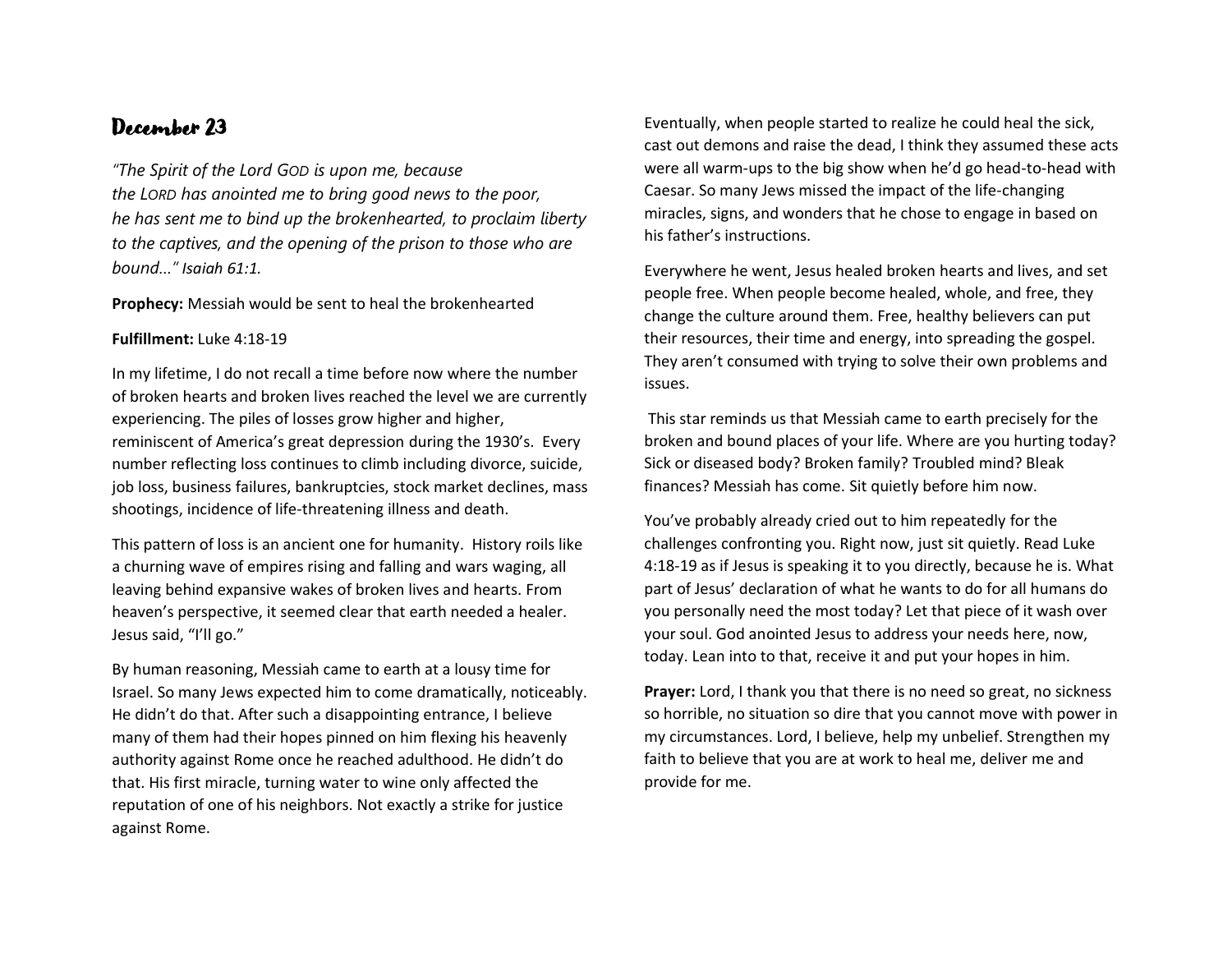*"You have taught children and infants to tell of your strength, silencing your enemies and all who oppose you," Psalm 8:2. NLT*

**Prophecy:** Messiah will be praised by little children

### **Fulfillment:** Matthew 21:16

Jesus often created a ruckus around religious leaders, flying in the face of all their extra Pharisaical laws and nonsense. He healed the wrong people on the wrong days. He socialized with wrong people in wrong places. He preached wrong stuff in the wrong synagogues.

On one such occasion, recorded in Matthew 21, he preached an illustrated sermon, of sorts, concerning God's design for worship and his temple. Infuriated that God's house of prayer had become a ruthless marketplace where the poor were fleeced, Jesus did some serious rearranging of merchant's booths, tables, and goods while he tried to help people understand the true purpose of the temple.

After Jesus tossed the merchant area, he began healing the blind and lame, Matthew tells us. Angry, Jewish religious leaders showed up just in time to hear children in the temple spontaneously begin to worship Jesus singing and shouting, "Praise God, for the Son of David." For some reason, that did not bless their hard hearts.

Instead, they yelled at Jesus, saying, "Do you hear what these children are saying about you?" The Pharisees knew what the children referred to. "Son of David," was a phrase reserved for the coming Messiah, of the line of king David. How dare this Nazareth upstart allow the children to worship him as if he were the Messiah.

See, the children got it, but the adults, bound by their own manmade form of religion, missed it all.

Children often see the truth about life and God better than adults. They are naturally drawn to baby Jesus in a manger. Give a toddler an age-appropriate manger scene to play with and watch. When my daughter pulled out their Little Tikes manger set this year, my fouryear-old grandson played with it quietly for about half an hour, out of her sightline. When she returned to check on him, she saw he had done a remarkable thing.

Our sweet boy tucked baby Jesus and his manger deeply inside the Creche. Then he arranged all the animals and people, so they crowded together, shoulder to paw, facing the same direction, towards the baby. It didn't resemble at all the artful arrangements we adults make with our manger scenes. It was a manger mash up that was truthful and beautiful.

Jesus told his followers that they needed to become like children to understand God's kingdom and purposes. (Matthew 18:3) Children bring so much joy to the Christmas season and I believe a childlike heart in us can do the same. If we will step back and ask God to show us where we've slipped into religion instead of relationship, I think we will start to see things he's been doing all around us that we were missing.

The children in the temple understood who he was and what he was up to. The more we return to that type of childlike faith, the more peaceful and grace-filled we will be about whatever is waiting for us in the new year. Let's not be outdone by children in our praise and understanding this Christmas and in the New Year.

**Prayer:** God, restore me to a place of simple, childlike faith today, especially for the hard things in my life. Show me where I've slid into religious practices instead of intimacy with you.